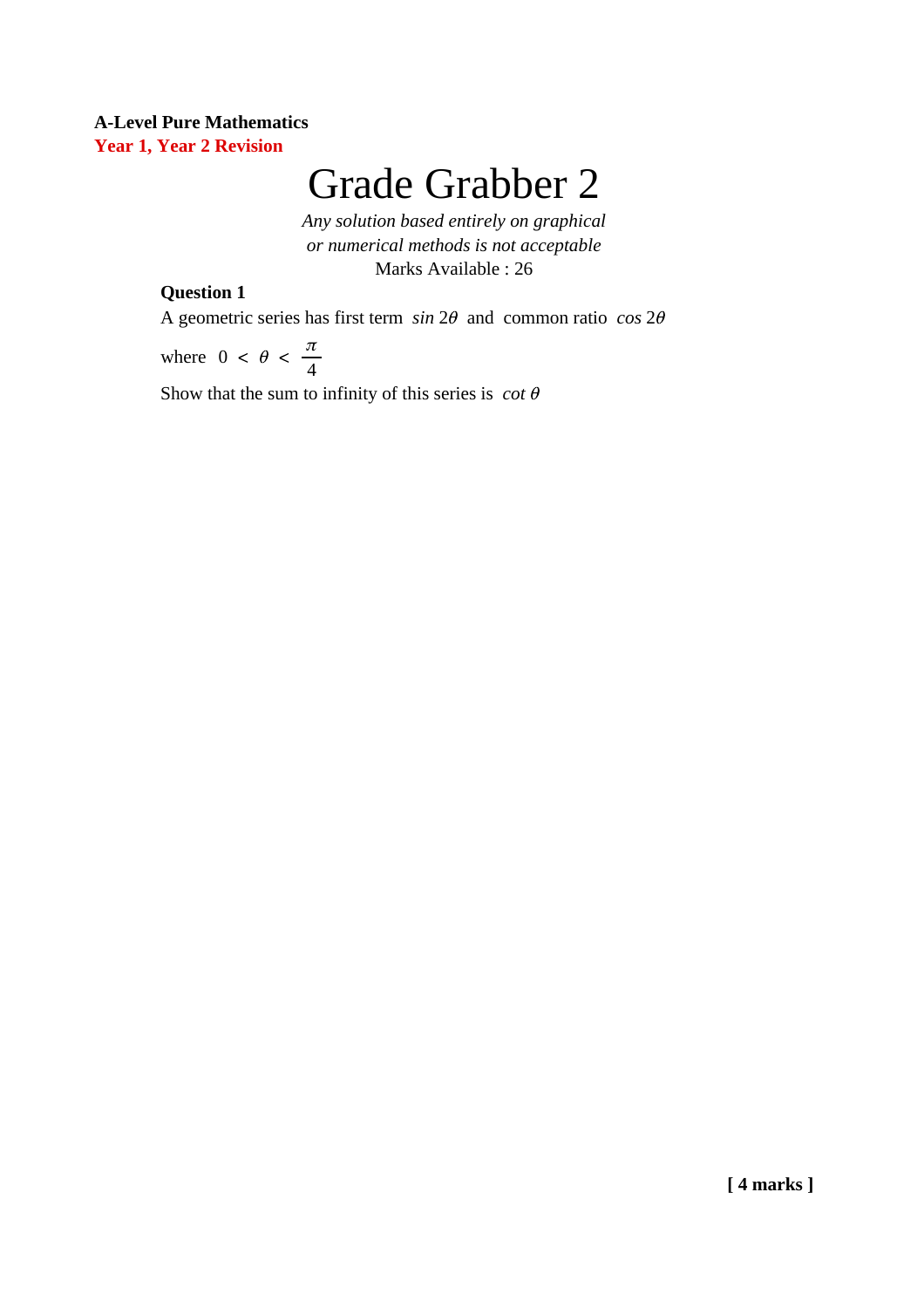#### **Question 2**

Consider the equation;

$$
13\sin\theta + 8\cos\theta = 11 \qquad 0 \le \theta \le \frac{\pi}{2}
$$

This question is about solving this equation in two different ways, one approximate, the other exact.

**(a)** You are reminded that if  $\theta$  is small and measured in radians,

• 
$$
\sin \theta \approx \theta
$$
  
\n•  $\cos \theta \approx 1 - \frac{\theta^2}{2}$   
\n•  $\tan \theta \approx \theta$ 

Use the small angle approximations to show that;

$$
4\theta^2 - 13\theta + 3 = 0
$$

and hence find a valid approximate solutions to

$$
13\sin\theta + 8\cos\theta = 11 \qquad 0 \le \theta \le \frac{\pi}{2}
$$

**[ 4 marks ]**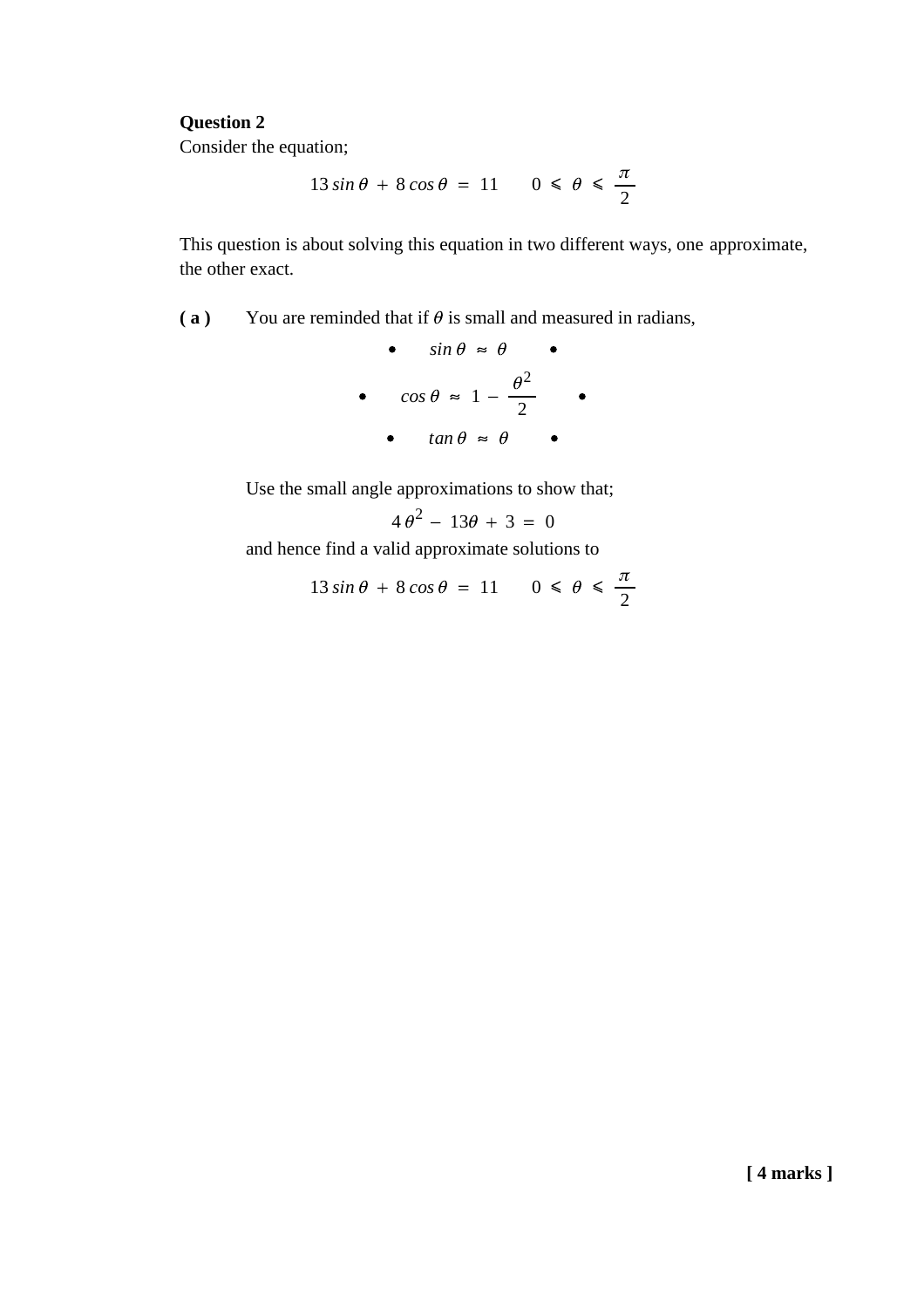## **( b )** Assume that

$$
13\sin\theta + 8\cos\theta = R\sin\left(\theta + \alpha\right) \quad 0 \le \alpha \le \frac{\pi}{2}
$$

Determine the value of  $\alpha$  and the value of  $R$  and hence solve

$$
13\sin\theta + 8\cos\theta = 11 \qquad 0 \le \theta \le \frac{\pi}{2}
$$

**[ 4 marks ]**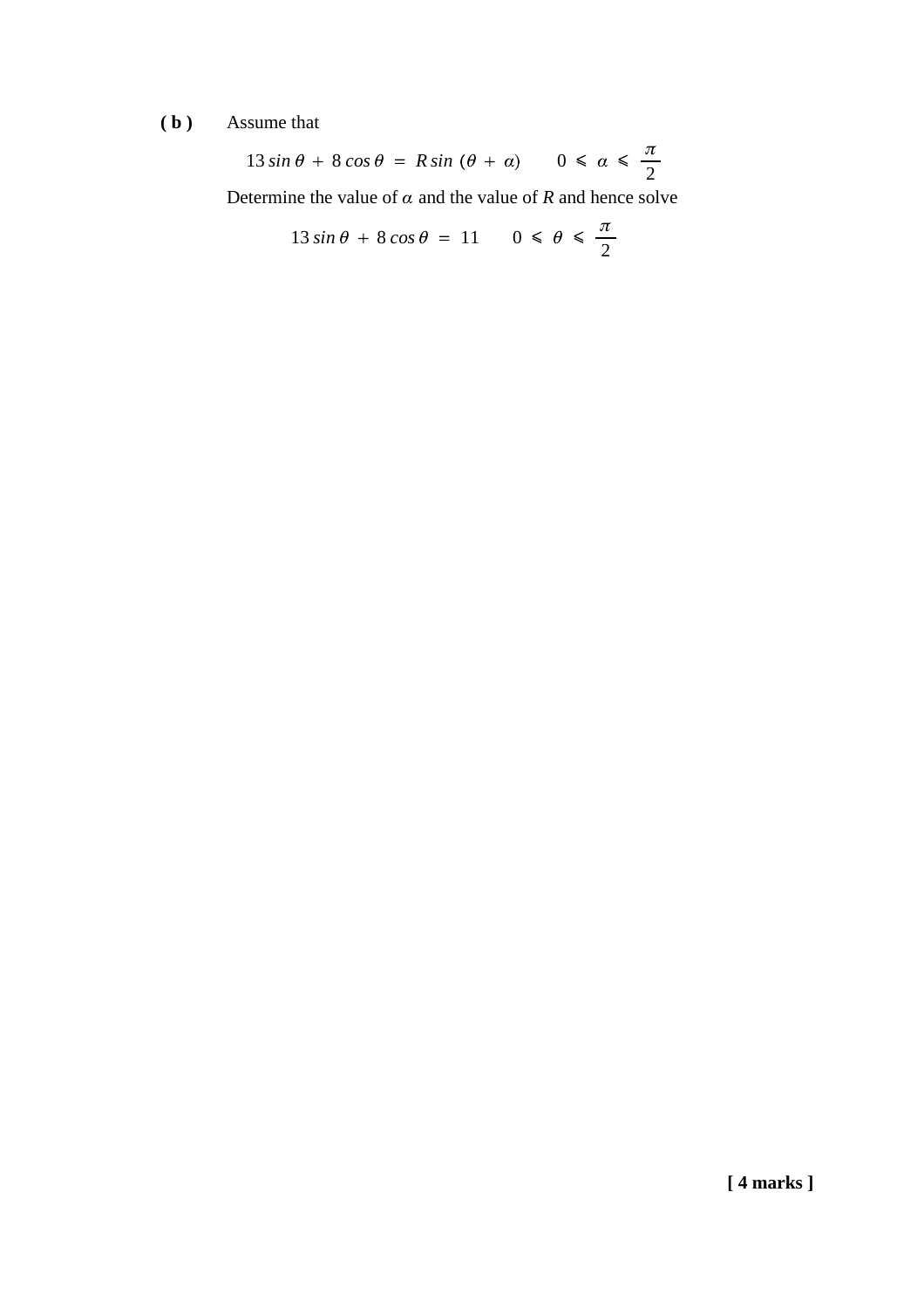### **Question 3**



The graph shows a plot of the curve with equation

$$
y = \frac{4}{e^{2x} + 1} \qquad x \in R
$$

The area of a finite region, bounded by the curve, the *y*-axis, the *x*-axis, and the line with equation  $x = 0.5$  is of interest.

**( i )** On the diagram, shade in the area of interest.

**[ 1 mark ]**

(ii) Use the substitution  $u = e^{2x}$  to show that the area of interest can be given by

$$
\int_a^b \frac{2}{u(u+1)} du
$$

where *a* and *b* are constants to be found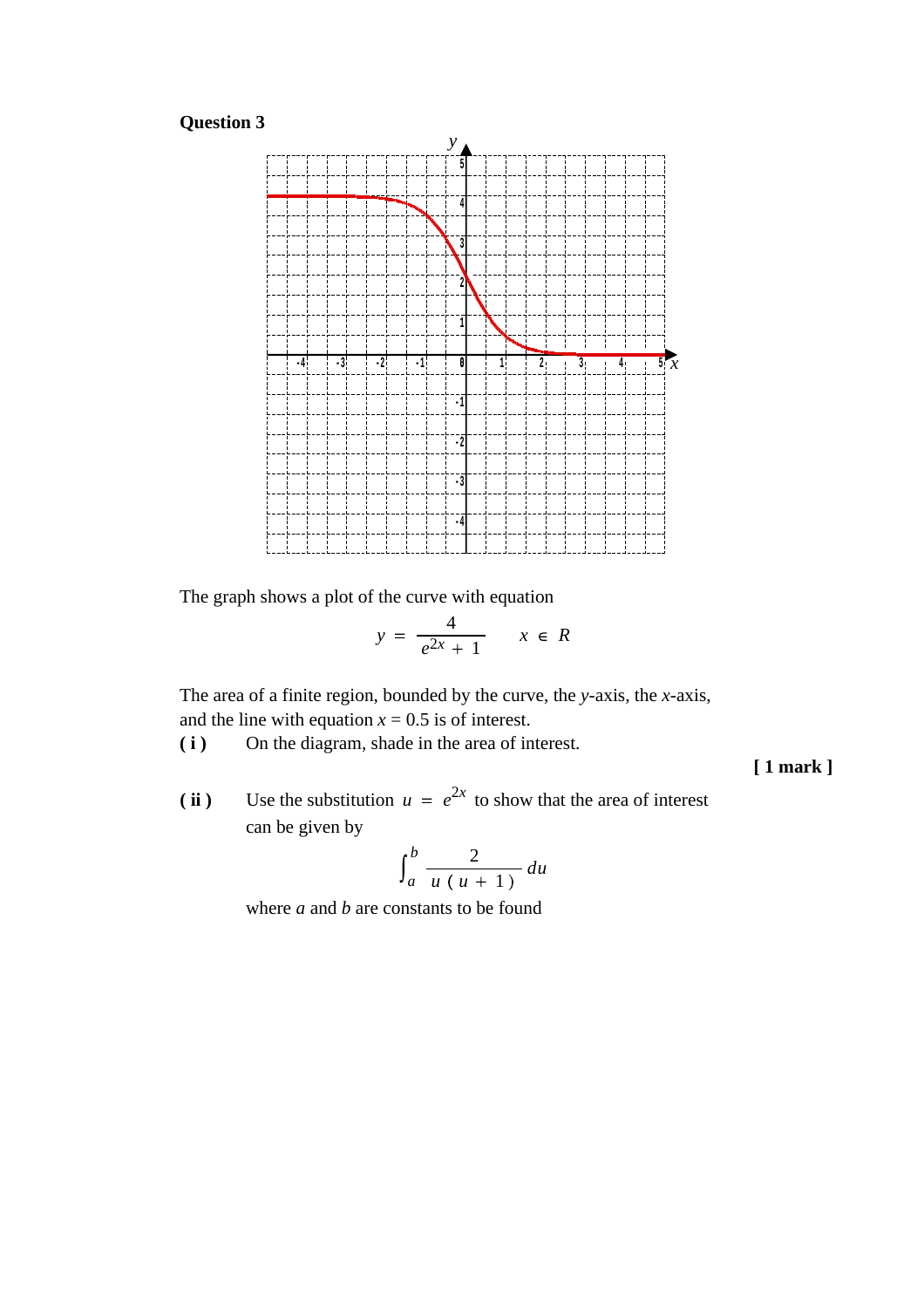**[ 3 marks ]**

**( iii )** Hence use algebraic integration to show that the exact area of the region of interest is

$$
Area = ln\left(\frac{2e}{e+1}\right)^2
$$